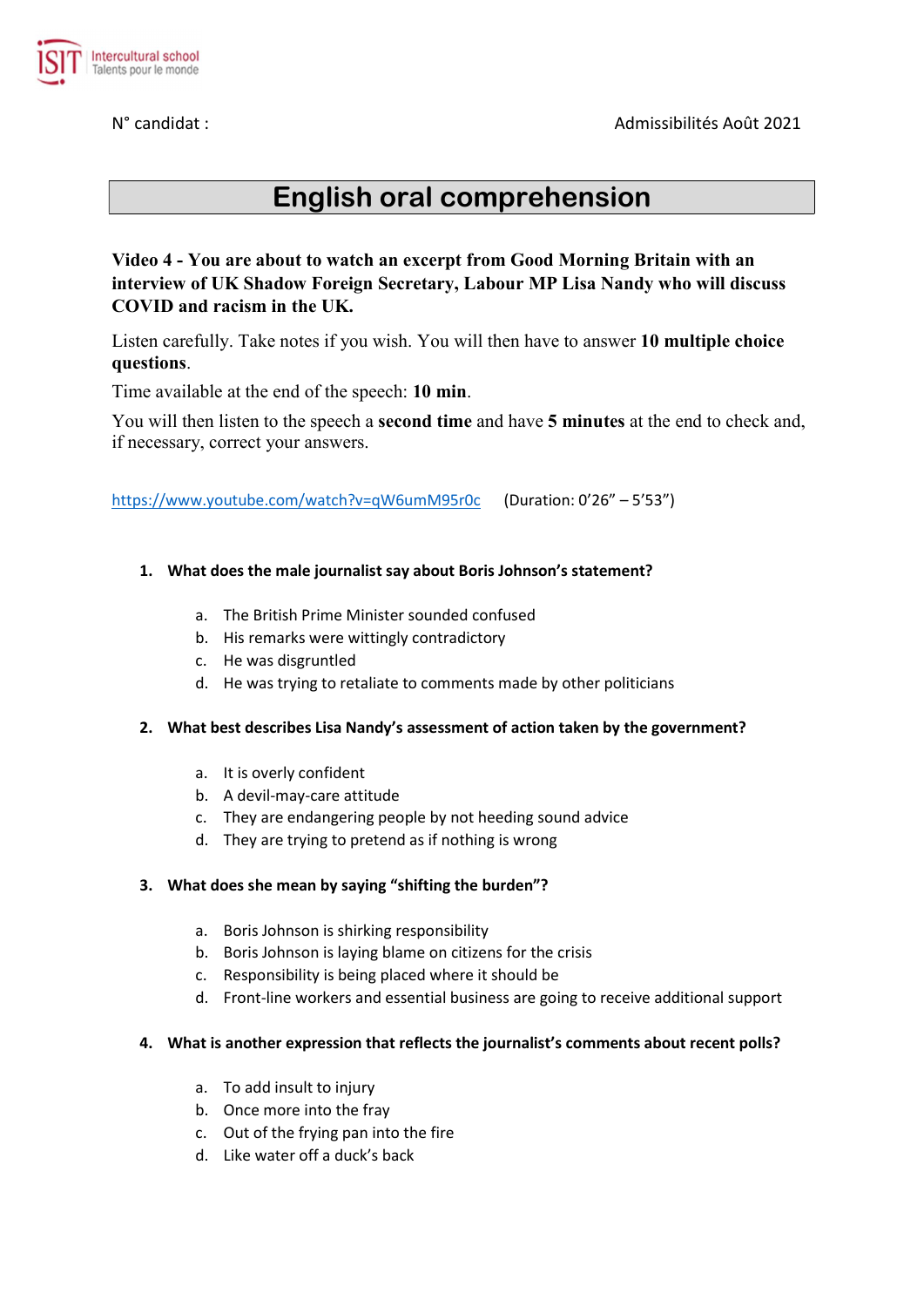

#### 5. What does Lisa Nandy say when discussing recent elections?

- a. The nation is divided between England and the rest of the UK
- b. The UK is unlike the rest of the world
- c. She feels there is a rift between expectations and government action
- d. They clearly reflect recent polls

#### 6. What does Lisa Nandy say about the last year of lockdowns in the UK?

- a. It has been stressful
- b. The government has been too strict
- c. The parliament should have been consulted more
- d. The government has changed tack for publicity

### 7. What is another underlying issue of the COVID crisis according to Lisa Nandy?

- a. The public and private health system is already overworked
- b. Scheduled medical care will suffer further delays
- c. Medical staff lack resources
- d. More people will fall ill to other illnesses

# 8. What is another way of describing the message Lisa Nandy wants to send the Prime Minister?

- a. Stop mincing words
- b. Stop avoiding the topic
- c. Stop arguing
- d. Stop using false truths

## 9. The last question is about a rise in racism in the UK. What is the reference to Gary Neville about?

- a. He was the subject of racist remarks from the Prime Minister and Home Secretary
- b. He said the government had stoked racism
- c. He blamed the opposition for doing nothing to tackle racism
- d. He highlighted the issue of racism among sportsmen

#### 10. What is Lisa Nandy's main point about social media?

- a. They are enablers of hate speech
- b. They only care for money
- c. They are aiding and abetting criminals
- d. They are too protective of offender identities